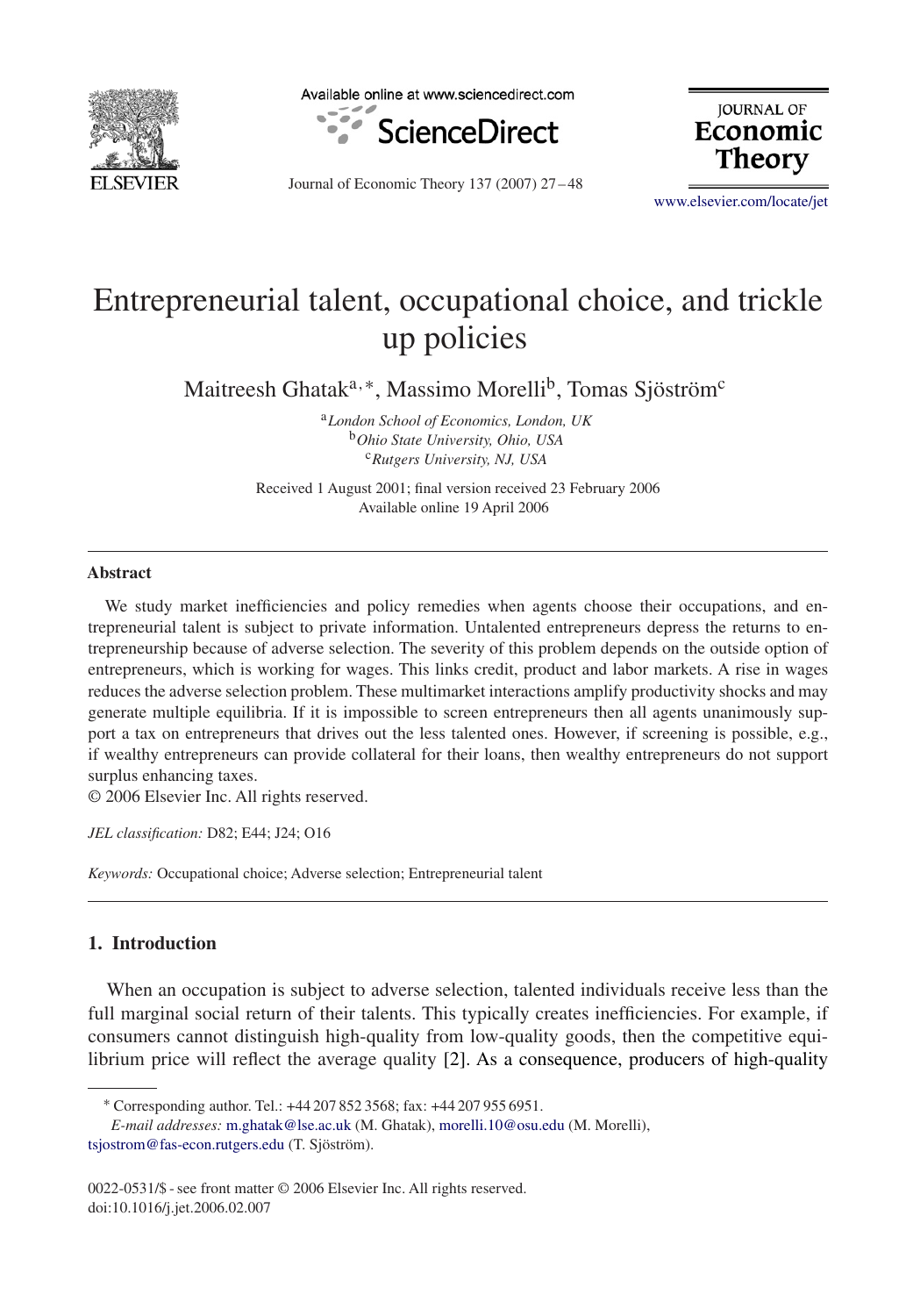goods may produce too little or leave the market. Alternatively, suppose setting up a new business requires credit. If the probability that a loan is repaid depends on the unobserved talent of the entrepreneur, then the equilibrium interest rate will reflect the average talent in the market [21]. Therefore, untalented entrepreneurs impose a negative externality on talented entrepreneurs. This negative externality reduces the incentives of talented entrepreneurs to borrow and invest.

These consequences of adverse selection are well known. However, they have been derived in partial equilibrium models. In partial equilibrium, the entrepreneur's outside option is exogenously given. But suppose the outside option of the entrepreneur is to work for wages. The wage depends on investment and output decisions made by other entrepreneurs, which are influenced by the adverse selection problem. In this case it may be misleading to treat the outside option as exogenous when analyzing the adverse selection problem.

In this paper, we develop a general equilibrium model of occupational choice, where the entrepreneur's outside option is endogenized. The returns to different occupations depend on the quality of the pool of entrepreneurs, i.e., the extent of the adverse selection problem. But the severity of the adverse selection problem depends on the outside option of the entrepreneurs, which in turn depends on the returns to different occupations. Thus, there is a two-way interaction between allocation of talent and the returns to different occupations. This two-way interaction can make the adverse selection problem more severe. Policies such as subsidies to entrepreneurs may have unintended consequences. Unlike the Akerlof model, multiple equilibria can exist even if firms and banks are not price takers. On the other hand, our model yields a richer set of policy remedies. In particular, the adverse selection problem may be remedied by policies that influence the outside option, for example by raising the minimum wage.

In our model agents can choose between supplying labor as workers and becoming entrepreneurs. Entrepreneurs borrow capital from banks and sell their output in the product market. Entrepreneurial talent is private information, so adverse selection may occur in the credit or the product market (but not in the labor market). No screening instruments are available in the basic model. The product price or the interest rate depend on the *average* talent level in the pool of active entrepreneurs. This in turn depends on the wage in the labor market, which is the outside option of entrepreneurs. The wage is endogenously determined in general equilibrium. In equilibrium, the least talented entrepreneurs will typically be indifferent between remaining entrepreneurs and becoming workers. Because they are less talented than the average of the pool of active entrepreneurs, they impose a negative externality on other entrepreneurs. After a wage increase, the least talented entrepreneurs switch occupations, so the average quality of the pool goes up. This *pool quality effect* causes the price to go up or the interest rate to go down. Thus, a wage increase can be good not only for workers, but also for entrepreneurs, since it implies better terms for them in the product or credit markets.

The pool quality effect can potentially lead to a *positive* relationship between wages and aggregate labor demand.When the wage goes up, the improved terms in the product or the credit market may induce the remaining entrepreneurs to hire *more* labor. The more elastic is labor demand, the stronger is the pool quality effect on labor demand.

The model has significant policy implications. Policies that benefit workers, such as a minimum wage increase, drive the least talented entrepreneurs out of business. These entrepreneurs and their workers will transfer to firms run by more talented entrepreneurs. The talented entrepreneurs obtain better terms in the product and credit markets due to the pool quality effect, which justifies their expansion even at a higher wage. The benefits initially given to workers*trickle up* to the remaining entrepreneurs. This can potentially make *all* agents better off. Indeed, if there is no screening,